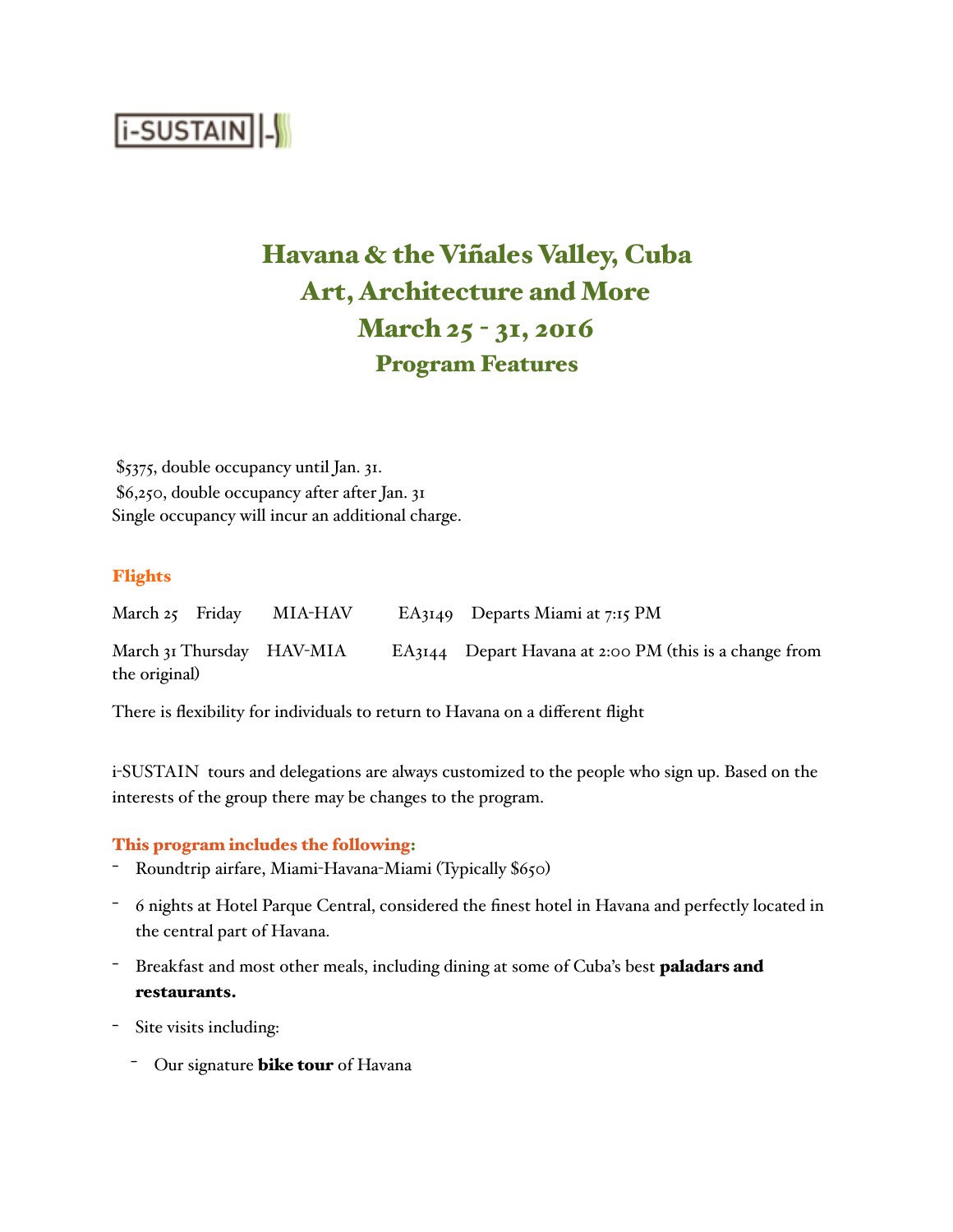- Private studio and artist coop tours and a visit to the Museum of Cuban Art and the Cuban Art Factory. Visits to the art districts of Muraleando, Jaimanitas (Fusterlandia), the Callejon de Hamel alley and more community and street art.
- Visit with a classic car cooperative
- The **Escuela de Taller** where we will learn about the Restoration Project that is underway in Havana Vieja. This urban rehabilitation project is preserving the architectural history and cultural heritage of this beautiful city. We will visit a construction site and meet with engineers, builders, woodworkers and other craftsman utilizing traditional handcrafting methods to preserve the authenticity of these once – and soon to be once again - resplendent structures.
- Instituto Superior de Arte (ISA). One of the few major architectural projects completed in Cuba in the early 1960s. It has a very interesting story. The Christopher Colon Cemetery, an elaborate necropolis covering nearly 8% of the city.
- The Plaza Vieja. This plaza is the oldest plaza in Havana, dating from the 16th century. Learn about the massive historic preservation program which began in this Plaza under the leadership of City Historian, Eusebio Leal. The **Plaza de San Francisco**, a cobbled plaza surrounded by buildings dating from the 18th century, dominated by the baroque **Iglesia and**

Convento de San Francisco dating from 1719. The Plaza de Armas, a scenic tree-lined plaza formerly at the center of influence in Cuba. It is surrounded by many of the most historic structures in Havana as well as important monuments. **Obispo Street**, a pedestrian promenade with significant buildings such as the Art Deco Style La Moderna Poesia, the Ambos Mundos Hotel, and the banks of the former Havana Wall Street.

- Callejon de Hamel, a street full of shrines, diverse sculptural pieces, and colorful murals. It has been considered a public temple to Santería and African influences in Cuban culture. A visit to the Arts and Crafts Market.
- The **Taller de Grafica Experimental.** The Taller is more than Havana's printmaking workshop. It is a studio, a school and most of all, an art institution that preserves and develops the sophisticated art of print making.
- <sup>-</sup> The fishing village of Cojímar. Ernest Hemingway loved this little town. He kept his boat, El Pilar, in harbor of Cojimar, and he used this village setting for his story The Old Man and the Sea, which won him the Nobel Prize for Literature in 1954. La Finca Vigía. Formerly the home of Ernest Hemingway, today it still houses his expansive collection of books. It was here where he wrote two of his most celebrated novels: For Whom the Bell Tolls and The Old Man and the Sea. Finca Yoandra, a farm located in the neighborhood of Mantilla that produces more than a 100 varieties of organic fruits, vegetables, and medicinal plants. The farm also serves as a community center, providing social programs and leisurely activities for the local elderly.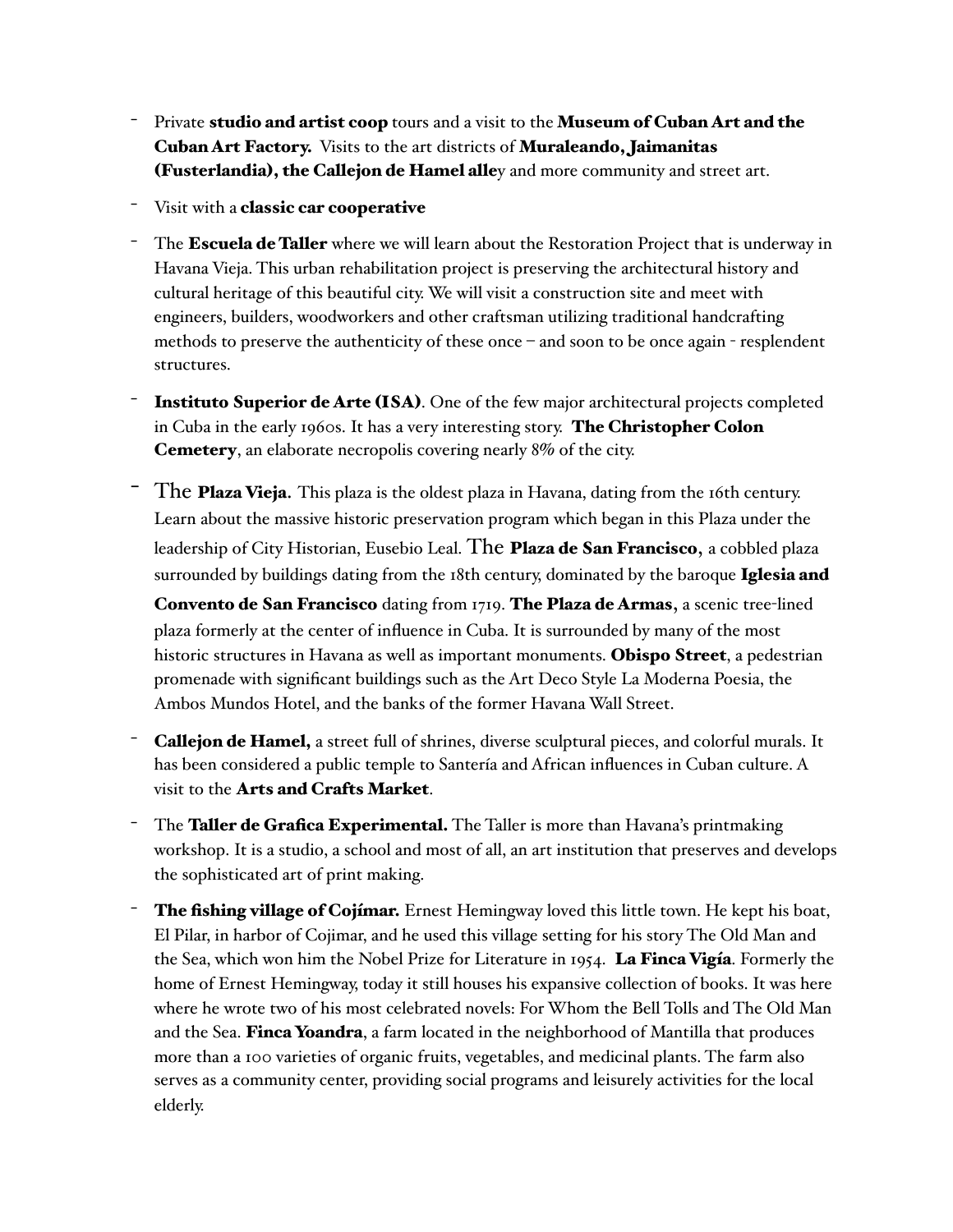- Vinales Valley. Considered by many to be the most beautiful place in Cuba, the Viñales Valley National Monument holds stunning landscapes and jaw dropping vistas. The area is also famous for being the premier tobacco growing area in the world.
- Piñar del Rio to visit Proyecto Grabadown. The Grabadown Project was started ten years ago by Jesus Carrete and his daughter Linianna, who was born with Down Syndrome. What began as way for Jesus to share his love of art with his daughter has grown into a well respected community project supported by many other families who have discovered the benefits of engaging their special needs children with art and music.
- Finca Confianza in the valley with stunning views of the mogotes where a multitude of organic fruits, vegetables, grain and tobacco are produced Lunch will be a community event on the farm. Vinales Valley on foot for an easy stroll with our local guide Yaniel. We will visit with rural farmers and sample some of their fresh produce. We will visit the tobacco farms and drying barns that produce the world's finest cigars and enjoy a cigar rolling demonstration
- Private music and dance performances and a dance lesson at La Casa del Son. We will be partnered with experienced dancers who will guide us through our dance lesson.
- Private studio and artist coop tours and a visit to the Museum of Cuban Art
- Visit with a classic car cooperative

### Cost Includes

Compliance with US Treasury Department regulations Itinerary design and coordination Round trip airfare Miami-Havana-Miami (Typically \$650) Hotel Parque Central (5 stars), standard room, double occupancy. Additional fee for single occupancy. All in-country transportation Full time private tour escort Breakfast every morning. Lunch and dinner as included in itinerary Entrance fees and speaker fees Cuban tourist visa / Departure tax Private dance and music performances Bottled water on bus and in room Cuban Insurance (health and evacuation) Gratuities for restaurants, porters

# Cost Excludes

Airline baggage fees (\$20 per bag, \$2.00 per pound over 44 lbs) Accommodations in Miami Airfare to/from place of origin Tips for drivers and local guide (recommended amount is 5-7CUC per person, per day for guide and 3-5 CUC per person per day for driver)